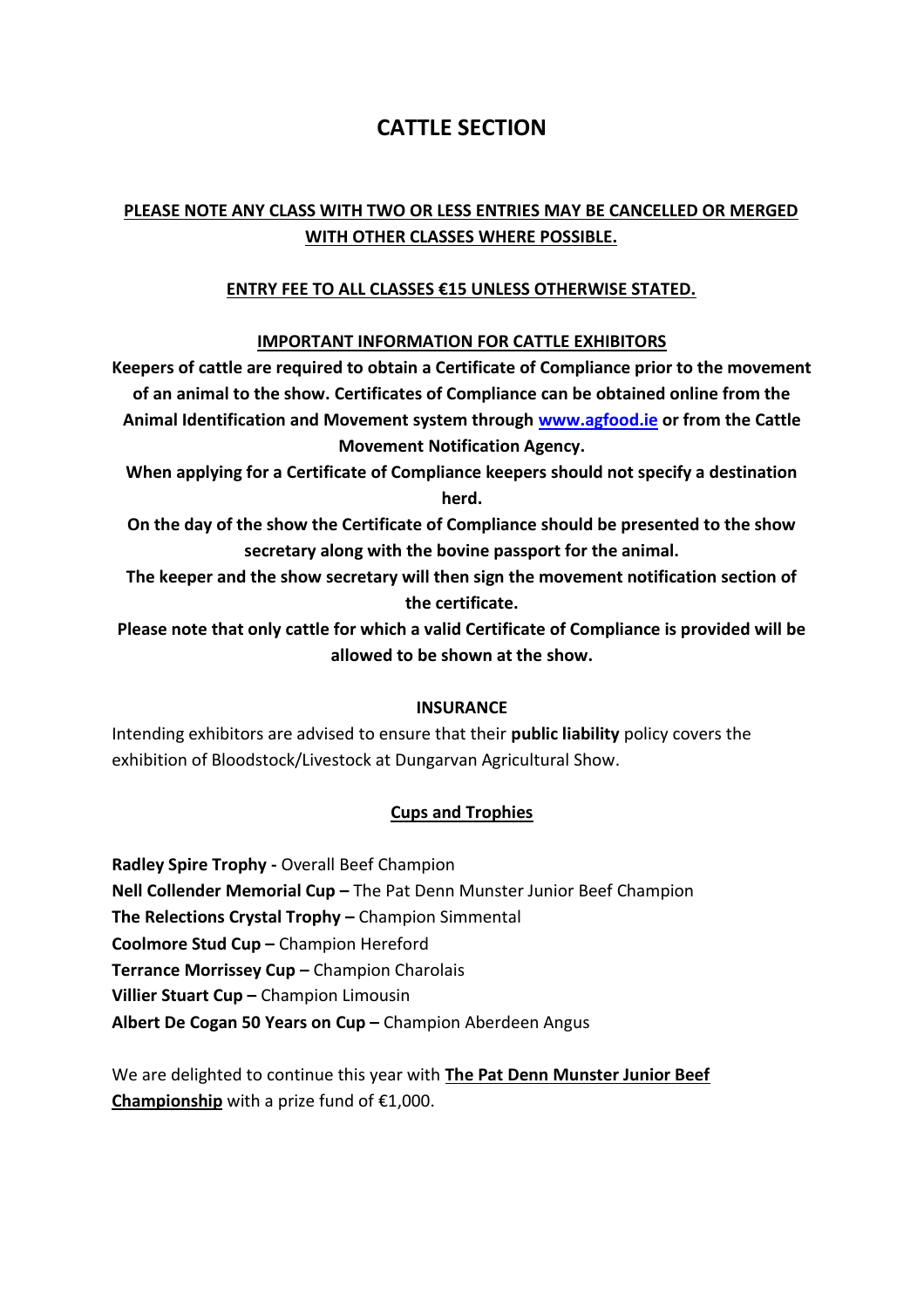## **FRIESANS**

| 01- Super Calf kindly sponsored by Zurich Insurance<br>Class open to Calves born since January 1st 2022 |                      |                                                        |  |                                                                       |  |                      |  |  |
|---------------------------------------------------------------------------------------------------------|----------------------|--------------------------------------------------------|--|-----------------------------------------------------------------------|--|----------------------|--|--|
| Entry: $£15$                                                                                            | 1 <sup>st</sup> €400 |                                                        |  | $2^{nd}$ €200 $3^{rd}$ €100 $4^{th}$ €100 $5^{th}$ €100 $6^{th}$ €100 |  |                      |  |  |
| 02-YMA Showmanship League Class exhibiting a Holstein Calf                                              |                      |                                                        |  |                                                                       |  |                      |  |  |
|                                                                                                         |                      | A. Handlers aged 12 or under on January $1st$ 2022     |  |                                                                       |  |                      |  |  |
|                                                                                                         |                      | <b>B.</b> Handlers aged 13 to 16 on January 1st 20222  |  |                                                                       |  |                      |  |  |
|                                                                                                         |                      | <b>C.</b> Handlers aged 17 to 26 on January $1st$ 2022 |  |                                                                       |  |                      |  |  |
| Entry: $£15$ Cash Prizes for all exhibitors on the day                                                  |                      |                                                        |  |                                                                       |  |                      |  |  |
| 03 – Pedigree or non-Pedigree Super cow – open to all dairy breeds.                                     |                      |                                                        |  |                                                                       |  |                      |  |  |
| Entry: €15                                                                                              |                      |                                                        |  | $1^{\text{st}}$ €500 $2^{\text{nd}}$ €250 $3^{\text{rd}}$ €150        |  | $4^{\text{th}}$ €100 |  |  |

#### **HEREFORDS**

| 04- PEDIGREE Male, born on or after 01/07/21  |            |              |                               |  |  |  |  |
|-----------------------------------------------|------------|--------------|-------------------------------|--|--|--|--|
| Entry: $£15$                                  | $1st$ €100 | $2^{nd}$ €60 | $3^{\text{rd}}$ $\epsilon$ 40 |  |  |  |  |
| 05- PEDIGREE Female born on or after 01/07/21 |            |              |                               |  |  |  |  |
| Entry: $£15$                                  | $1st$ €100 | $2^{nd}$ €60 | $3^{\text{rd}}$ €40           |  |  |  |  |
| 06- PEDIGREE Male or Female any age           |            |              |                               |  |  |  |  |
| Entry: $£15$                                  | $1st$ €100 | $2^{nd}$ €60 | $3^{\text{rd}}$ €40           |  |  |  |  |

**SEE ALSO CLASSES 23, 24 and 25**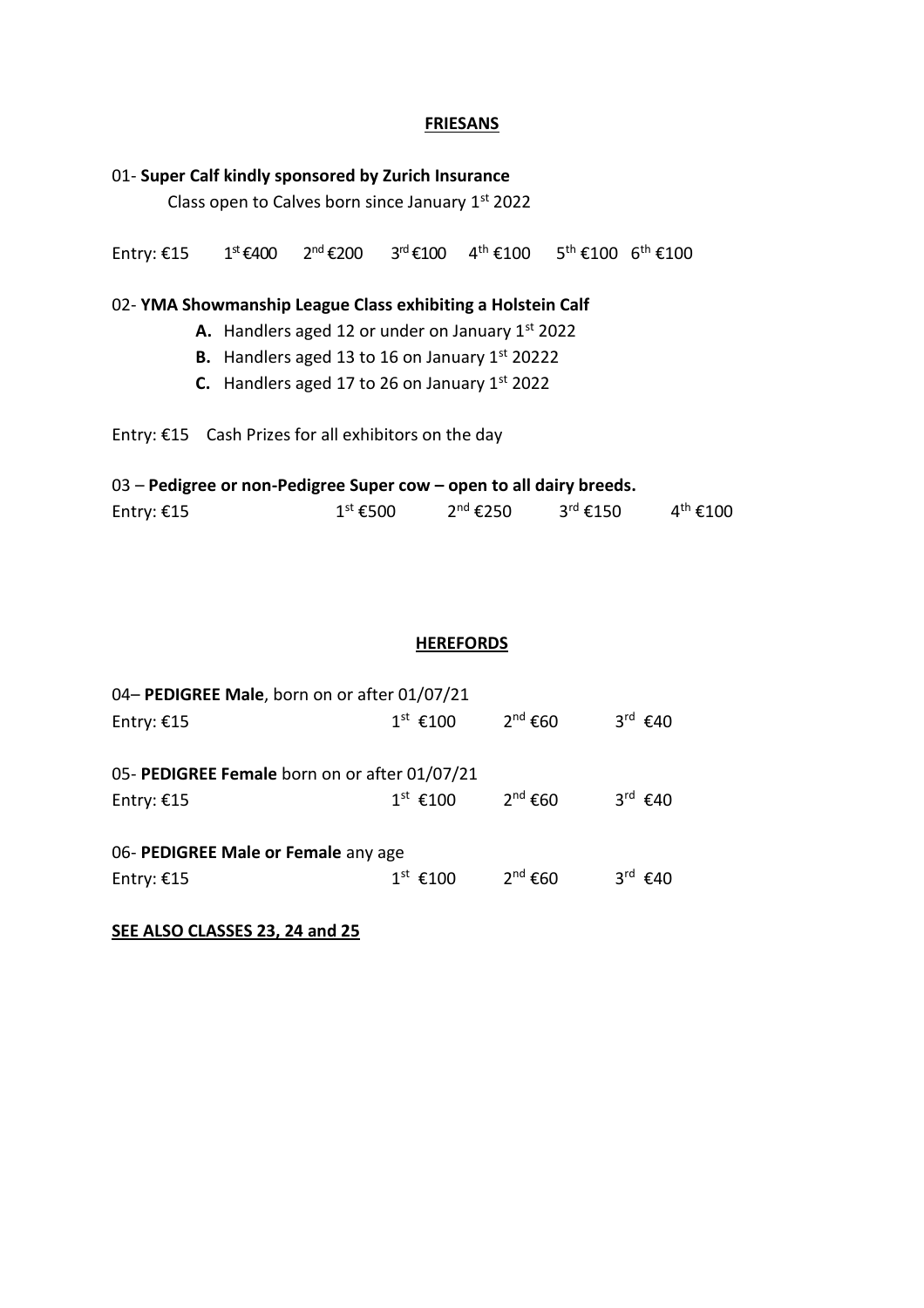#### **SIMMENTALS**

#### 07– **PEDIGREE FEMALE**,

Born on or between 01/12/19 and 31/07/21  $1^{st}$  €100 2  $2<sup>nd</sup>$  €60  $3^{\text{rd}}$   $\epsilon$ 40

08- **PEDIGREE Cow/Bull**, any age, born on or before 31/07/21  $1^{st}$  €100 2  $2^{nd}$  €60 3<sup>rd</sup> €40

09- **PEDIGREE FEMALE** born on or between 01/08/21 and 31/11/21  $1^{st}$  €100 2  $2^{nd}$  €60  $3^{\text{rd}}$   $\epsilon$ 40

10- **PEDIGREE MALE** born on or between 01/08/21 and 31/11/21  $1^{st}$  €100 2  $2^{nd}$  €60  $3^{\text{rd}}$  €40

11- **PEDIGREE MALE or FEMALE** born on or after 01/12/21  $1^{st}$  €100 2  $2<sup>nd</sup>$  €60 3<sup>rd</sup> €40

#### **SEE ALSO CLASSES 23, 24 and 25**

#### **CHAROLAIS**

12– **PEDIGREE MALE or FEMALE** born on or after 01/09/21  $1^{st}$  €100 2  $2^{nd}$  €60  $3^{\text{rd}}$  €40

13- **PEDIGREE MALE or FEMALE**, born on or between 01/08/20 and 31/08/21  $1^{st}$  €100 2  $2^{nd}$  €60  $3^{\text{rd}}$   $\epsilon$ 40

#### **SEE ALSO CLASSES 23, 24 and 25**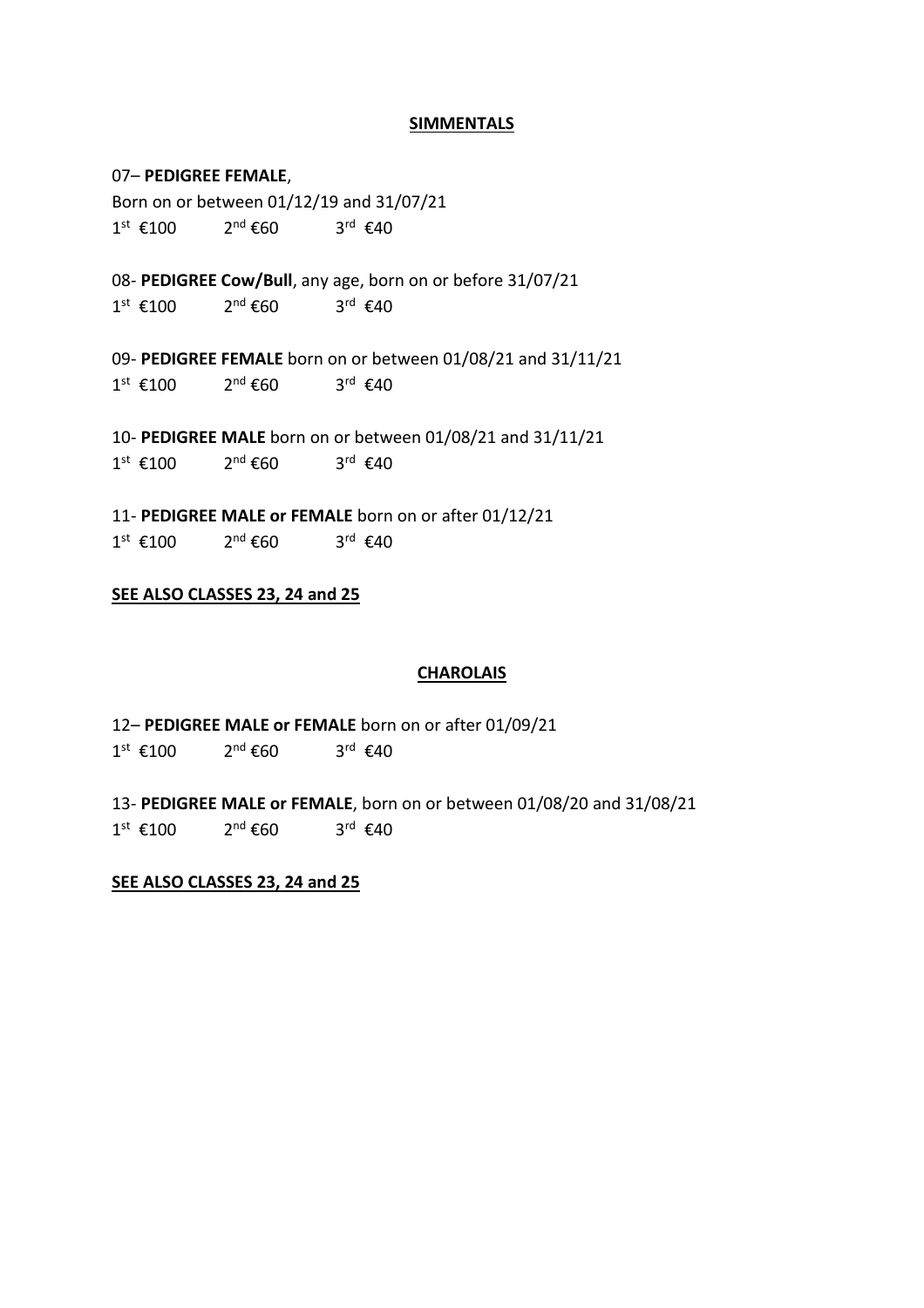### **ABERDEEN ANGUS**

**The Irish Aberdeen Angus Association** will present the Champion Aberdeen Angus animal with a special commemorative medal. This animal must be registered in the Herd book of the Aberdeen Angus Cattle Society and be exhibited by a member of the Aberdeen Angus Cattle Society. The medal will only be presented if there are a minimum of 5 Aberdeen-Angus cattle exhibited at the show. Rosettes will also be presented for the Champion and Reserve Champion of the show.

#### **The 2022 Munster Aberdeen-Angus Club Bull and Heifer of the Year Competition.**

This competition is kindly sponsored by the Munster Aberdeen-Angus Club and is open to Aberdeen-Angus bull and heifer calves born after September 1<sup>st</sup> 2021, registered with the Irish Aberdeen-Angus Association on the time of entry to the show and exhibited by a breeder living in the Munster province.

Points will be accumulated at the following shows: Midleton, Cork, Skibbereen, Dungarvan and Nenagh with the final taking place at Dualla Show.

A champion and reserve prize will be awarded in both male and female categories at the final in Dualla and animals must be present at the final in order to be eligible to win any prize.

The decision of the Munster Aberdeen-Angus Club is final in respect to any aspect of the rules or particulars as outlined above.

14– **PEDIGREE FEMALE**, born on or between 01/09/19 and 31/08/21  $1^{st}$  €100 2  $2<sup>nd</sup>$  €60  $3^{\text{rd}}$   $\epsilon$ 40

15– **PEDIGREE COW**, any age  $1^{st}$  €100 2  $2<sup>nd</sup>$  €60  $3^{\text{rd}}$   $\epsilon$ 40

16– **PEDIGREE MALE** born on or after 01/09/21  $1^{st}$  €100 2  $2<sup>nd</sup>$  €60  $3^{\text{rd}}$   $\epsilon$ 40

17– **PEDIGREE FEMALE** born on or after 01/09/21  $1^{st}$  €100 2  $2^{nd}$  €60  $3^{\text{rd}}$  €40

18 - **PEDIGREE MALE** born on or before 31/08/21  $1^{st}$  €100 2  $2^{nd}$  €60  $3^{\text{rd}}$   $\epsilon$ 40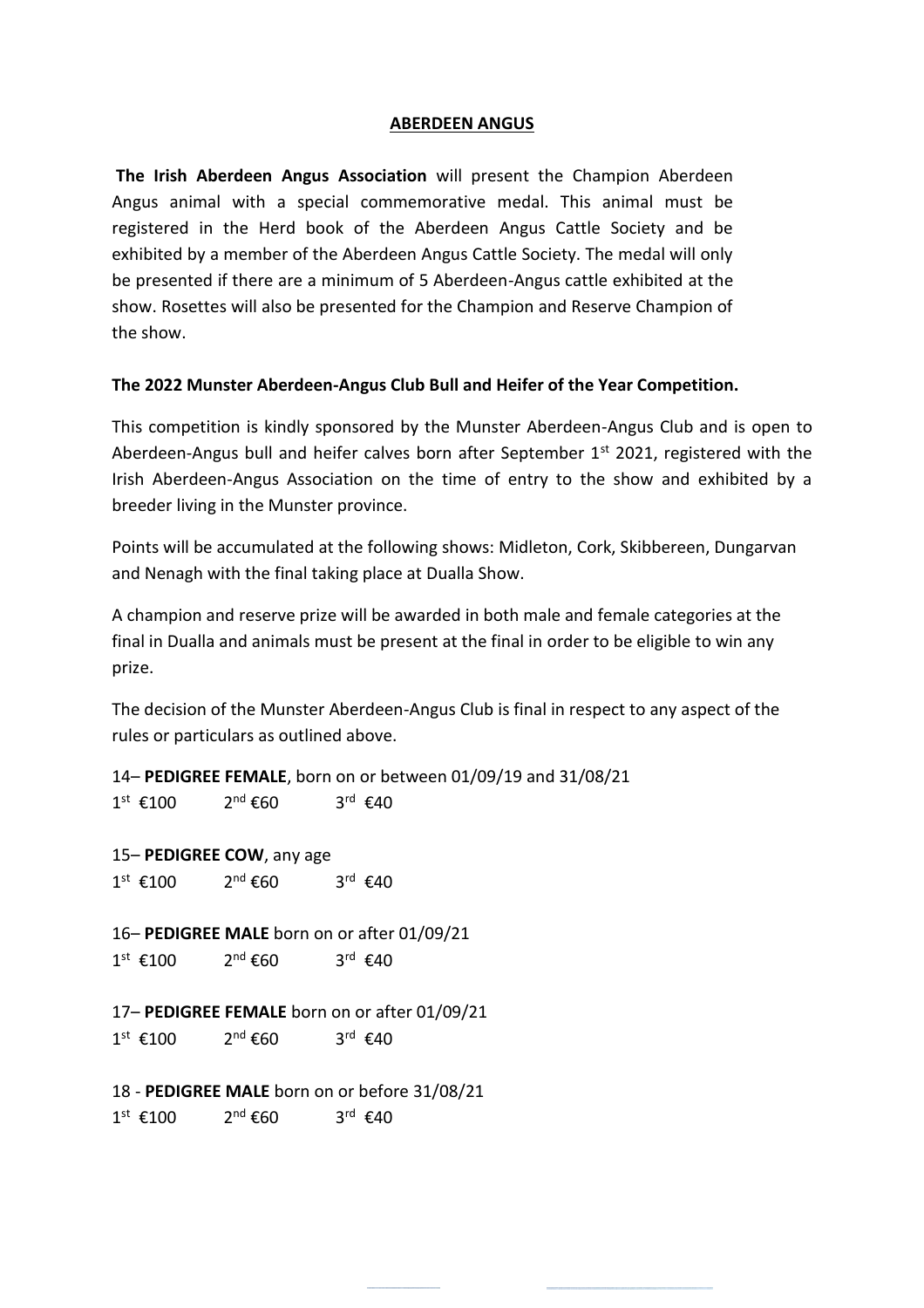### **19- Munster Aberdeen-Angus Club Bull and Heifer of the Year Qualifier-** Final: Dualla Show

### **SEE ALSO CLASSES 23, 24 and 25**

#### **LIMOUSIN**

20– **PEDIGREE MALE OR FEMALE**, born on or before 31/08/21  $1^{st}$  €100 2  $2<sup>nd</sup>$  €60  $3^{\text{rd}}$  €40

21– **PEDIGREE MALE** born on or after 01/09/21  $1^{st}$  €100 2  $2^{nd}$  €60  $3^{\text{rd}}$  €40

22 – **PEDIGREE FEMALE**, born on or after 01/09/21  $1^{st}$  €100 2  $2^{nd}$  €60  $3^{\text{rd}}$  €40

#### **SEE ALSO CLASSES 23, 24 and 25**

**FOR ALSO CLASSES 24, 25 and 26 ONLY, ENTRIES WILL BE TAKEN ON DAY OF SHOW.**

#### **Beef Pair Class**

#### **23- Class open to all beef breeds.**

Best pair of Beef Animals, male or female, Pedigree or non-Pedigree, any breed born on or after 01/01/20.

 $1^{st}$  €100 2  $2<sup>nd</sup>$  €60  $3^{\text{rd}}$  €40

#### **The Pat Denn Munster Junior Beef Championship**

#### **24- Class open to ALL Beef Breeds.**

Pedigree and non-Pedigree animals allowed in this class. Male or Female born on or after 01/01/20**.**

1<sup>st</sup> €350 2  $2^{nd}$  €250 <sup>rd</sup> €150 4<sup>th</sup> €100 5<sup>th</sup> €75 6  $6^{\text{th}}$  €50 7<sup>th</sup> €25

#### **I.C.M.S.A. JUNIOR STOCK PERSON**

**25- Pedigree or Non-Pedigree calf any breed led by child aged 16 or under on day of show.** 

Class to be judged on child's ability to handle animal.

Participants must have adult supervision

**Entry:** Free.